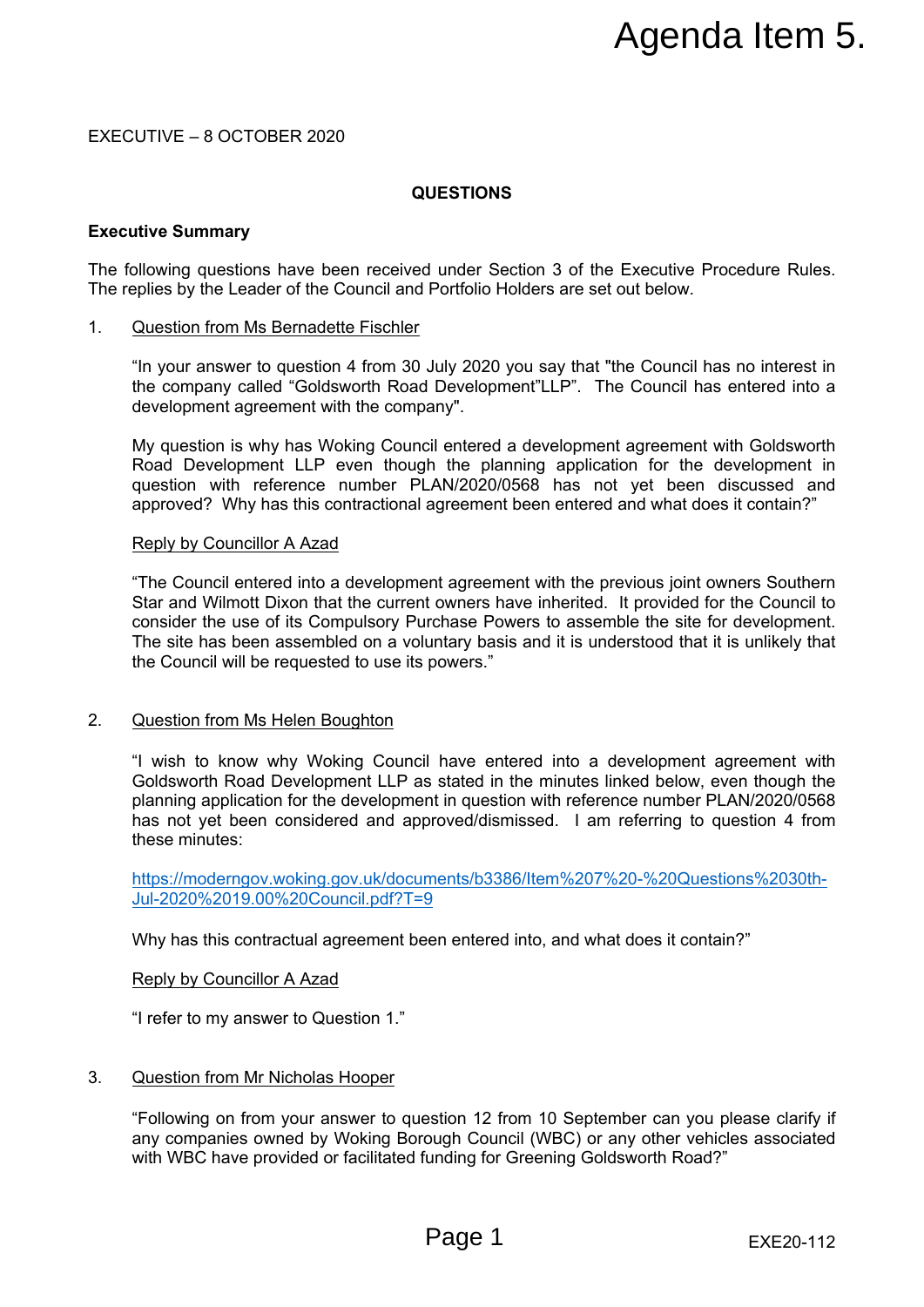# Reply by Councillor A Azad

"I refer in part to my answer to Question 1. In addition the Council has resolved to support the provision of a new premises for the York Road Project which it will purchase from the developer."

#### 4. Question from Mr Nicholas Hooper

"Also, has WBC through any means provided support or given commitment in any way? (That could also include non-financial support, for example, building a road just for them or helping them with services, etc.)"

#### Reply by Councillor A Azad

"I refer to my answer to Question 1 and Question 3. The road works being pursued by the Council are related to the development of Victoria Square and the widening of Victoria Arch."

#### 5. Question from Mr Nicholas Hooper

"And lastly, I would like to know how WBC has verified independently that viability is a sound reason to relax the criteria of 40% affordable homes for Greening Goldsworth Road and to allow on the basis of viability only 5% of affordable homes."

#### Reply by Councillor A Azad

"The Council's Planning Policy provides for the viability assessments made by applicants to be reviewed by independent advisors. This review is ongoing and will be reported to the Planning Committee when the application is considered."

#### 6. Question from Ms Linda Murray

"I have looked at the plans for the Goldsworth Rd development and the Sustainability statement Greening Goldsworth road and I have a comment and questions arising from the information in the statement.

I note that the Woking 2050 Climate Policy document states the following as one of its aims – Woking 'has a built environment that is developed sustainably, which meets local needs and enables the local economy to prosper.'

Would kindly tell me how this is going to be met in the context of this development?"

#### Reply by Councillor K M Davis

"The proposals are being considered as part of the Application that will be determined by the Planning Committee. It is understood that the applicant has taken account of the Council's Climate Change ambitions, the requirement to reduce flood risk, the creation of pedestrian areas free of traffic and appropriate planting and screening."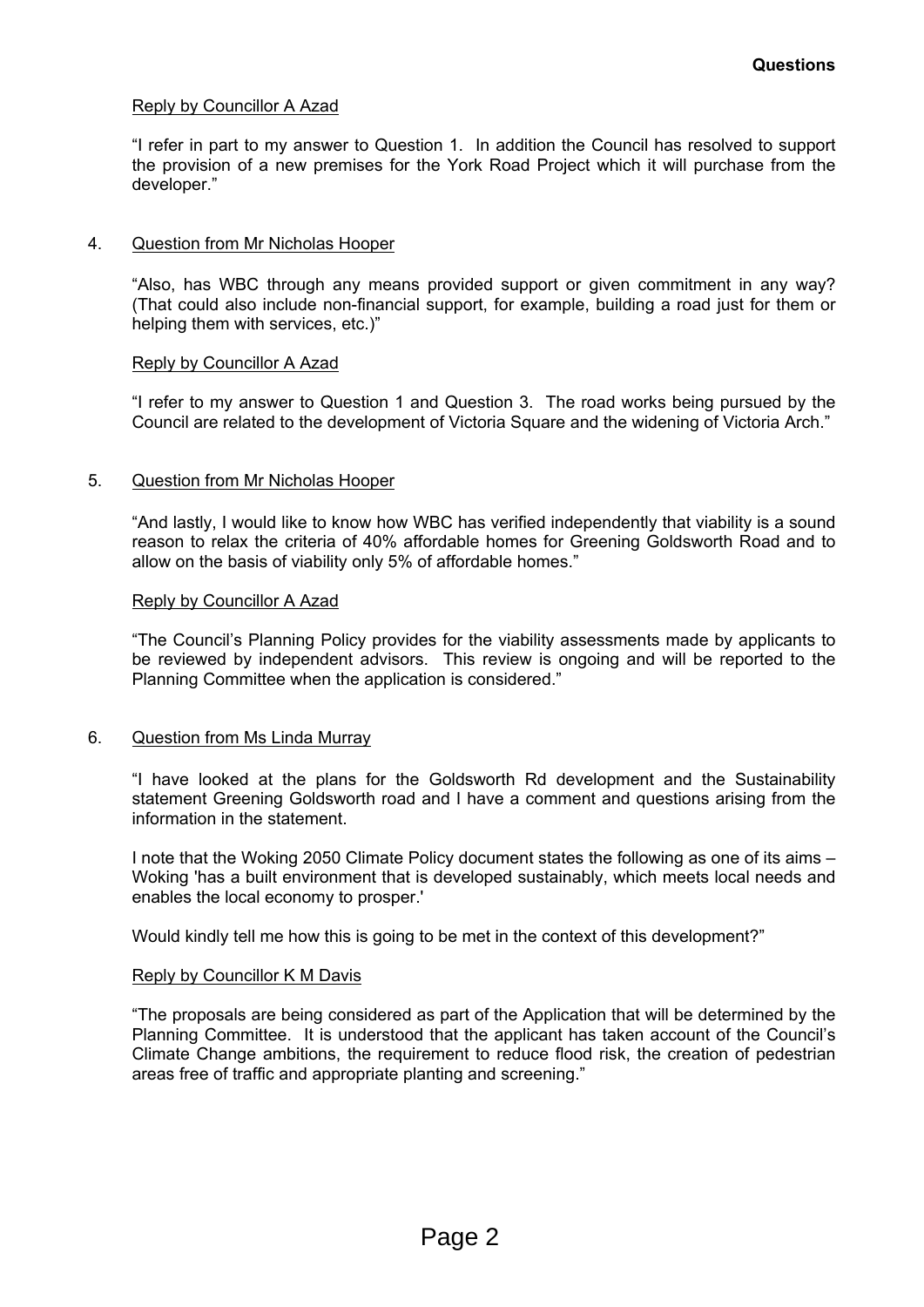# 7. Question from Ms Linda Murray

"Climate South East predicts that the south east of England is likely to see greater volatility of weather by the 2050s – more intense downpours, more severe droughts and floods, and more extreme heatwaves. Essentially we are due to see more extremes in weather with an increase in temperature and rainfall variability, together with more frequent and extreme summer heatwaves and very wet winters. Summer temperatures are predicted to increase by 2.8%; winter rainfall is predicted to increase by 16%.

It states in the executive summary - The site is at a 'very low risk of flooding' - what about the risk of flash flooding, what steps are being taken with street drainage and other flood prevention measures to prevent flash flooding given the climate change predictions set out as follows in the Woking Climate Policy 2050? I note that the WBC is already dealing with overflowing drains in some areas of the Borough including those close to the development. There are existing problems with the drain in Oaks Rd close to my property and the development which regularly overflows with heavy rain and floods the street near my home."

#### Reply by Councillor K M Davis

"I refer to my answer to Question 6. The Scheme, if approved, will incorporate extensive flood attenuation and reduce the rainwater run off to below that currently experienced from the site."

#### 8. Question from Ms Christine Murphy

"I wish to put these formal questions to the executive of the council, my questions arise from the information in the statement, Greening Goldsworth Rd sustainability statement.

Page 9 'Preference will be given to the use of local materials and suppliers, where viable, to reduce transport distances and support the local economy. Any opportunities to re-use and/or recycle materials will be identified and pursued, where feasible'.

Can more detail be given of target for recycled materials, how does this compare to the current standard in construction for reusing and recycling materials."

#### Reply by Councillor K M Davis

"The document referred to by Ms Murphy was submitted as part of the planning application for the proposed Goldsworth Road development. It will be considered by the Planning Committee, so it is not appropriate for me to comment on it."

#### 9. Question from Ms Christine Murphy

"What controls will the developers put in place with their main contractor to ensure that the materials will be sourced locally where "viable". Does that mean if it is the cheapest option yes they will source locally but otherwise they source on price and convenience? Why can't all the timber being used be FSC standard for timber, as it is the most robust certification for timber currently?"

#### Reply by Councillor K M Davis

"This will be for the developer to consider if planning permission is granted and implemented."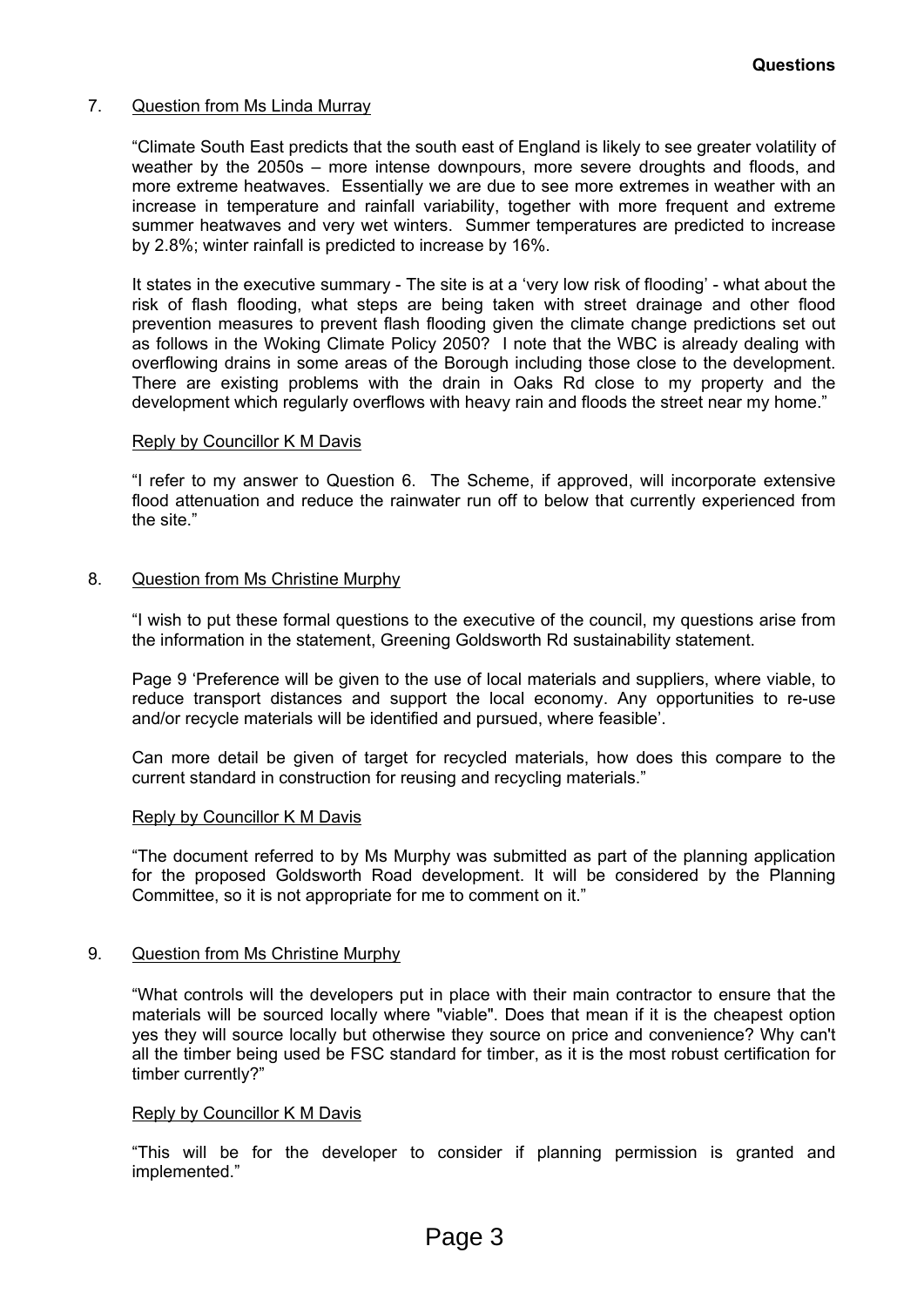# 10. Question from Ms Christine Murphy

"Page 16 The proposed dwellings will be provided with private and semi-private open space including communal garden, roof gardens and public amenity spaces at level 3.

Regarding the private space – will all residents have private space if not what proportion won't, are these mostly balconies? ground floor gardens? With regard to the communal gardens or roof gardens What is the size of the spaces in square meters per number of households and will all households have access? What is the size of the public amenity space?"

#### Reply by Councillor K M Davis

"I refer to my reply to Question 8."

#### 11. Question from Ms Anne Sauer

"Is the Executive still of the view that Victoria Square is intended to be the focal point of the Woking townscape, as originally promoted when the development was seeking planning approval?"

#### Reply by Councillor D J Bittleston

"Victoria Square was not promoted as a focal point of the Woking landscape but as a benchmark for the quality of future development and as a signal to attract developers to help meet Woking's development needs."

# 12. Question from Ms Martine Cooper

"Is it still the view of the Executive, that the Victoria Square development is still considered to be the focal point of the Woking townscape as originally advertised?"

#### Reply by Councillor D J Bittleston

"I refer to my reply to Question 11."

#### 13. Question from Ms Lydia Meyler

"I have been looking at the plans for the Goldsworth Road development and the sustainability statement 'Greening Goldsworth Road'.

Page 13 of the sustainability statement promotes bike storage and provision of bicycle lanes, which is welcome. However, how will the proposed A320 road widening scheme around Goldsworth Rd/ Victoria Sq. improve safety for cyclists and pedestrians? What is the target for residents to car share, and how will this be promoted?"

#### Reply by Councillor K M Davis

"I refer to my reply to Question 8."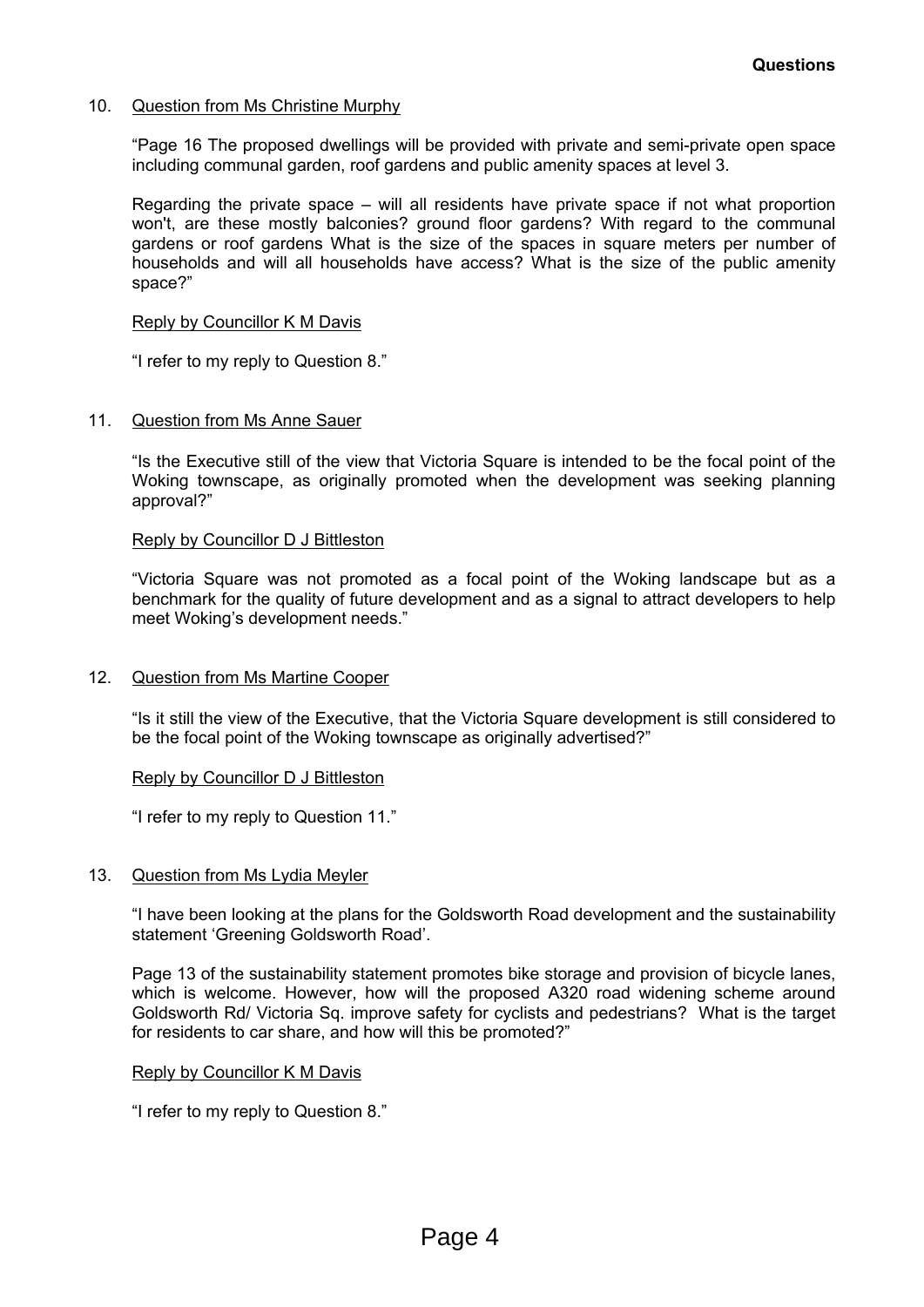# 14. Question from Ms Lydia Meyler

"The proposals for more pedestrianisation and more cycling routes as part of 'Greening Goldsworth Road' are positive - but what are the details of how the proposed cycle route will connect with other town centre routes to make cycling a safe and pleasant experience? Will the current time restrictions on cycling in the town centre (eg no cycling along Commercial Way from 10am - 4pm) be changed to accommodate all day cycling?"

# Reply by Councillor K M Davis

"I refer to my reply to Question 8."

# 15. Question from Mr Patrick Lonergan

"In view of other mega developments being proposed for the town centre, how does the Leader of the Council and the CEO intend to protect the potential negative commercial and negative aesthetic impact on Victoria Square, which has been built at huge expense to the public purse?"

# Reply by Councillor D J Bittleston

"Victoria Square was promoted as a benchmark for the quality of future development and as a signal to attract developers to help meet Woking's development needs. The scale of recent applications is consistent with that policy objective and will not have a negative impact on Victoria Square."

#### 16. Question from Mr Caspar Gray

"My question is regarding the Greening Goldsworth Road Development (PLAN/2020/0568) and whether there are any parallels with UA44 and the push to get the development to planning prior to the DPD being approved?"

#### Reply by Councillor G S Cundy

"The Council has an obligation to determine planning applications that are submitted, and to do so expeditiously. Government legislation sets out the process to be followed in determining planning applications, including the time within which the application should be determined. The application will be determined on its own merits. The fact that the Site Allocations Development Plan Document (DPD) is being prepared cannot be sufficient justification to delay determination of the application. The preparation of the Site Allocations DPD has reached a stage that it is given significant weight for the purposes of determining planning applications, and will be taken into account. Failure to determine the application could lead to an appeal on the basis of non-determination and an award of cost for being unreasonable."

#### 17. Question from Ms Keiko Abe Gray

"My question is whether the Executive is still of the view that Victoria Square is supposed to be the focal point of the Woking townscape as originally advertised?"

#### Reply by Councillor D J Bittleston

"I refer to my reply to Question 11."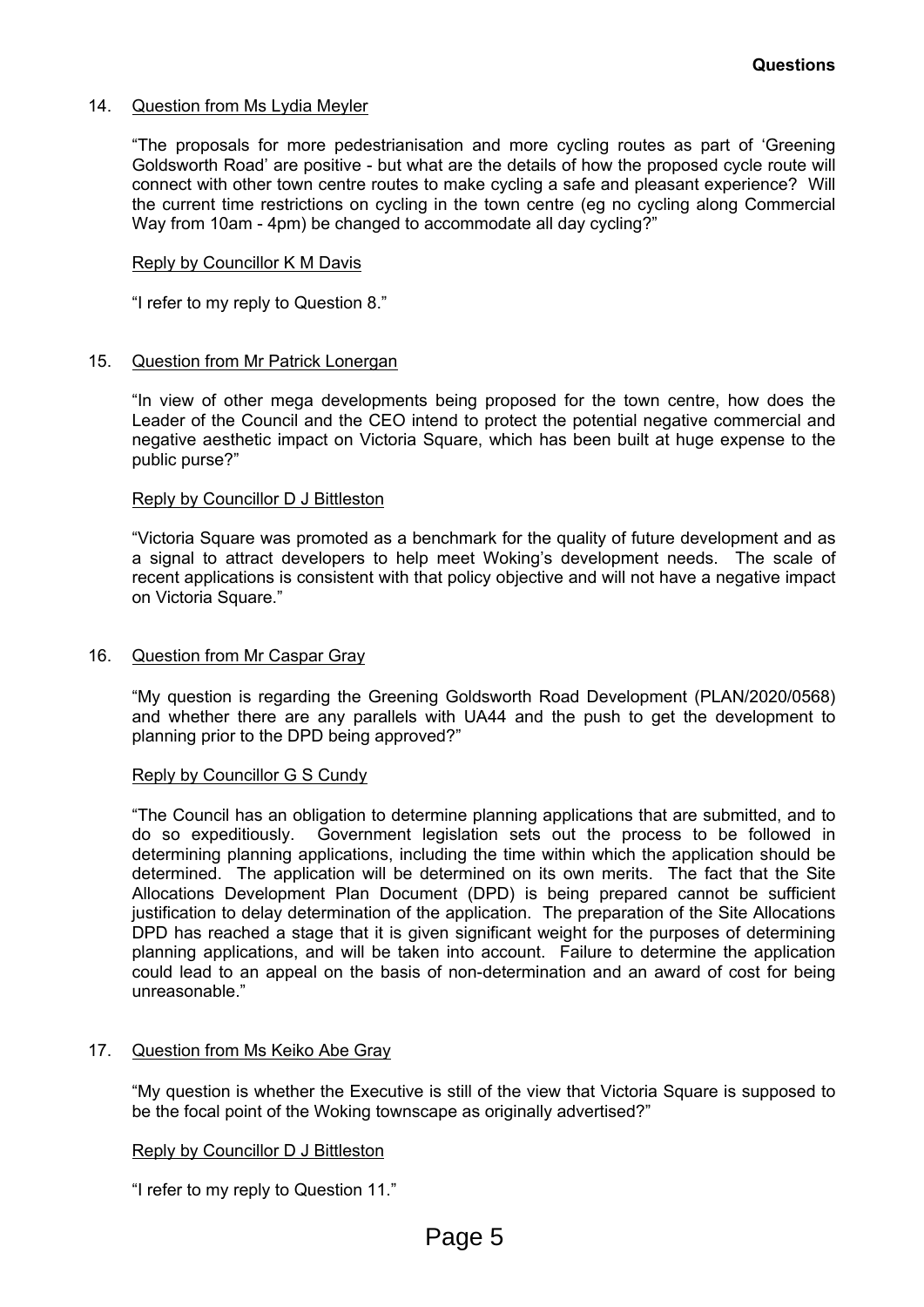# 18. Question from Mr David Sutton

"As a resident it has been very pleasing to see the vast improvements made to the town centre over the past few years, the new buildings at Victoria Square look stunning. Has any measurement been made of the indirect contribution to the town centre economy from the many people who are working on these major projects? What impact will there be if new projects continue to be turned down in the town centre?"

#### Reply by Councillor K M Davis

"I am glad that you consider the new Victoria Square development as "stunning". I consider the addition of the Victoria Square development to be extremely beneficial to the town and to the Borough in terms of economic activity for many years to come. An economic assessment for Victoria Square was submitted as part of the planning process in 2013. However a further assessment has not been undertaken since. It is apparent that the workers on the various construction sites in Woking have been beneficial to the local economy, over 1700 jobs have been created, 450+ of them locally and the project has estimated a GVA (Gross Value Added) Economic output uplift of £35m per annum during the construction period. There will be fluctuations to these figures due to Covid-19.

It is not my role to speculate on the future decisions taken by the Planning Committee. However it is important that Woking's economy continues to grow and flourish and I will use my best endeavours to ensue this is achieved."

| <b>Background Papers:</b> | None.                                                                                                    |
|---------------------------|----------------------------------------------------------------------------------------------------------|
| <b>Reporting Person:</b>  | Ray Morgan, Chief Executive<br>Email: ray.morgan@woking.gov.uk, Extn: 3333                               |
|                           | Douglas Spinks, Deputy Chief Executive<br>Email: douglas.spinks@woking.gov.uk, Extn: 3440                |
|                           | Peter Bryant, Director of Legal and Democratic Services<br>Email: peter.bryant@woking.gov.uk, Extn: 3030 |
|                           | Leigh Clarke, Director of Finance<br>Email: leigh.clarke@woking.gov.uk, Extn: 3277                       |
|                           | Louise Strongitharm, Director of Housing<br>Email: louise.strongitharm@woking.gov.uk, Extn: 3599         |
|                           | Julie Fisher, Director of Community Services<br>Email: julie.fisher@woking.gov.uk, Extn: 3301            |
|                           | Geoff McManus, Director of Neighbourhood Services<br>Email: geoff.mcmanus@woking.gov.uk, Extn: 3707      |
| <b>Contact Person:</b>    | Peter Bryant, Director of Legal and Democratic Services<br>Email: peter.bryant@woking.gov.uk, Extn: 3030 |
|                           | Geoff McManus, Director of Neighbourhood Services<br>Email: geoff.mcmanus@woking.gov.uk, Extn: 3707      |
|                           | Chris Norrington, Business Liaison Manager<br>Email: chris.norrington@woking.gov.uk, Extn: 3900          |
|                           | Ernest Amoako, Planning Policy Manager<br>Email: ernest.amoako@woking.gov.uk, Extn: 3427                 |
|                           |                                                                                                          |

# Page 6